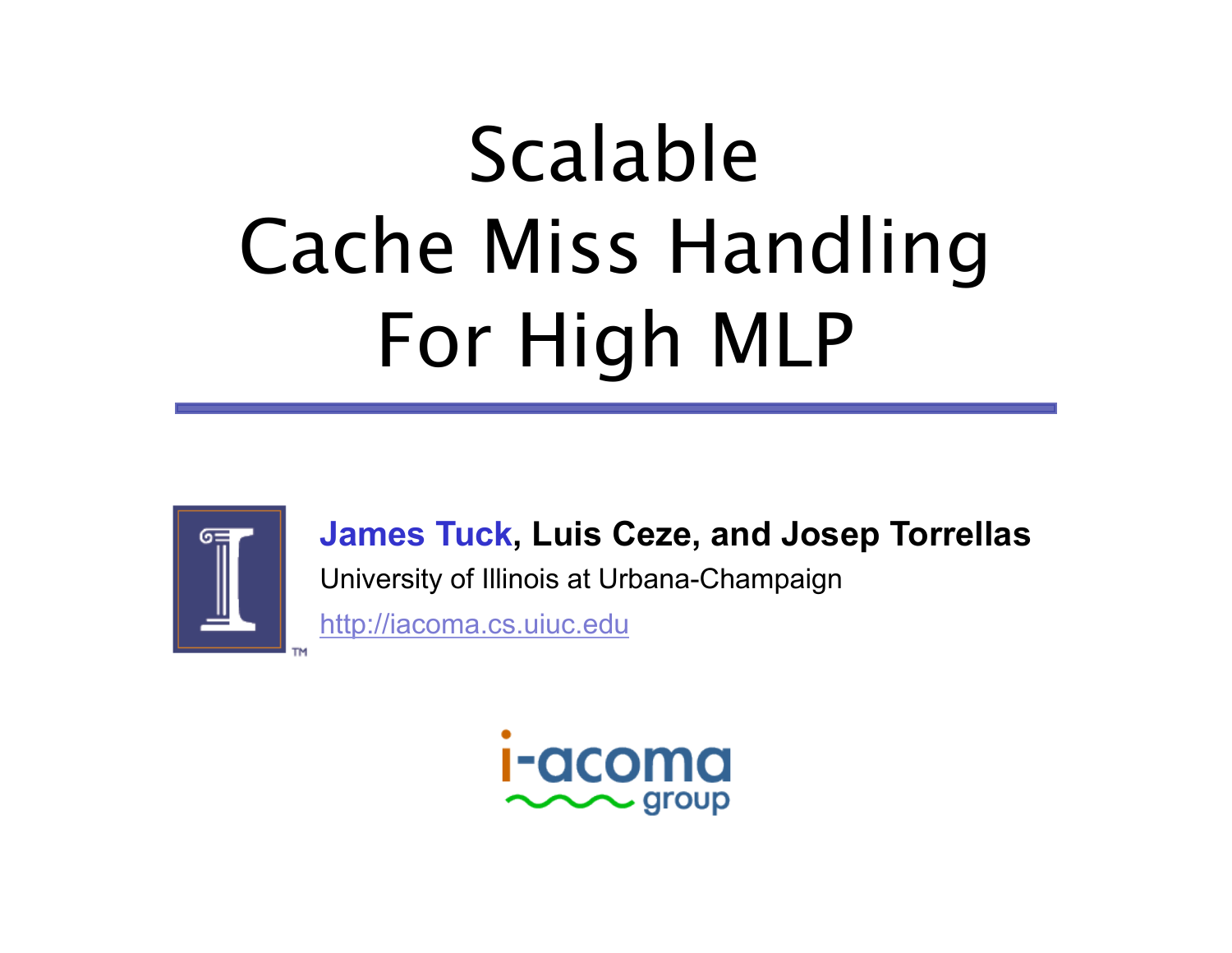- Checkpointed processors are promising superscalar architectures
	- Runahead, CPR, Out-of-order commit, CFP, CAVA
- Deliver high numbers of in-flight instructions
	- **Effectively hide long memory latencies**
	- Dramatically increase Memory-Level Parallelism (MLP)

**► Current miss handling structures are woefully** under-designed!



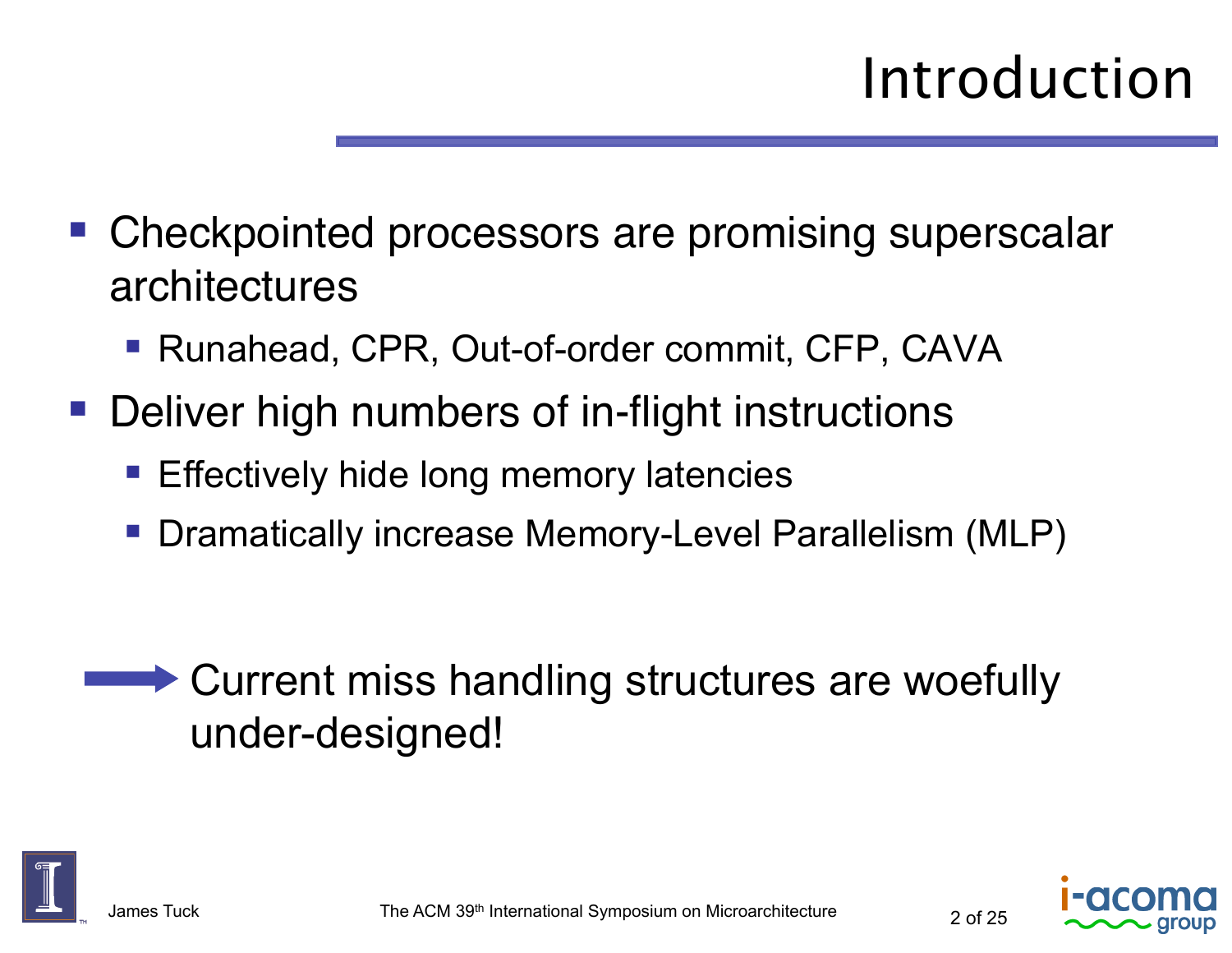#### Miss Handling Architecture (MHA)

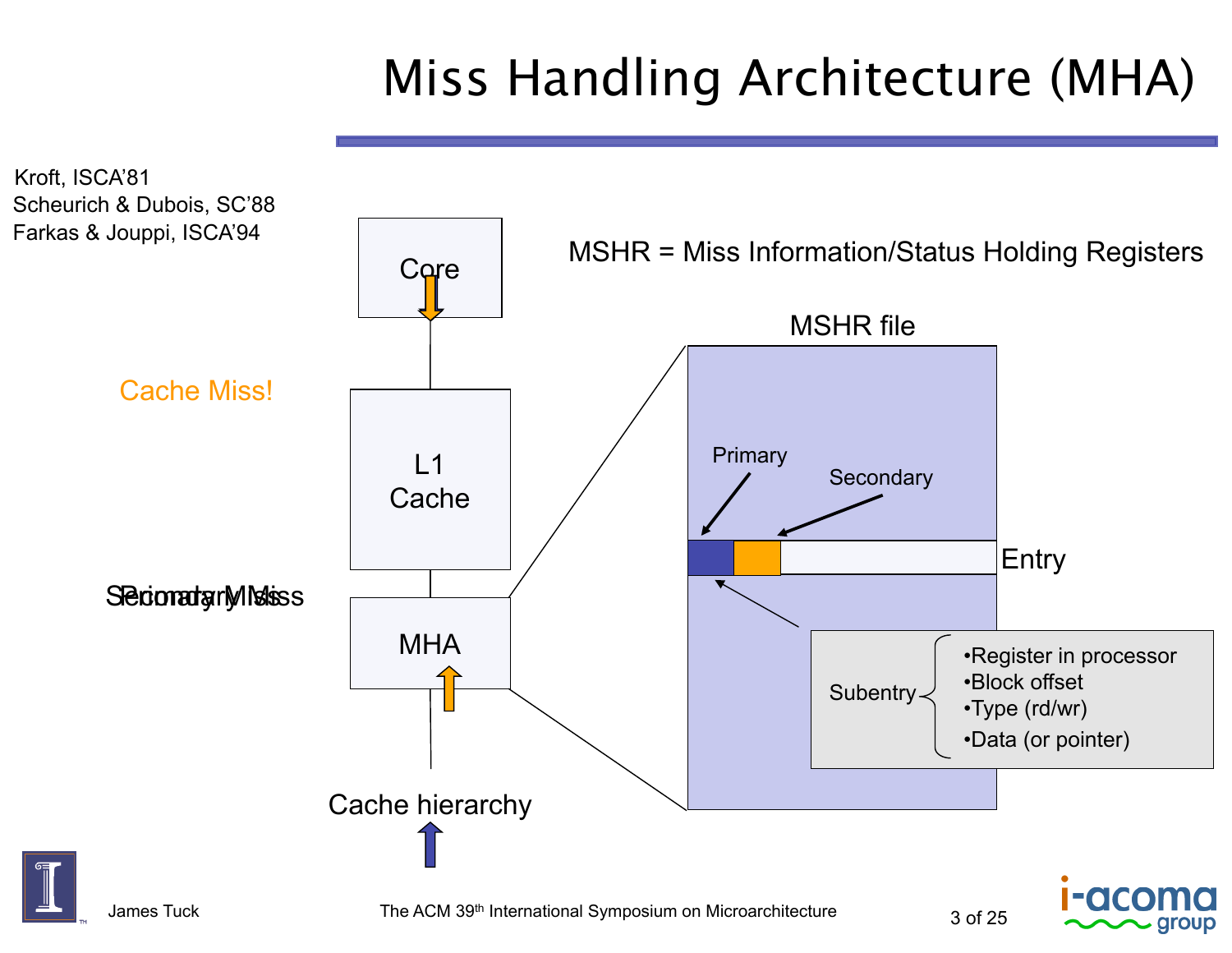# Background on MHA



- Kroft [ISCA'81] proposed first non-blocking cache
	- **NSHR** file





- Sohi and Franklin [ISCA'91]
	- **Evaluated cache bandwidth**
	- MSHR file banked with cache



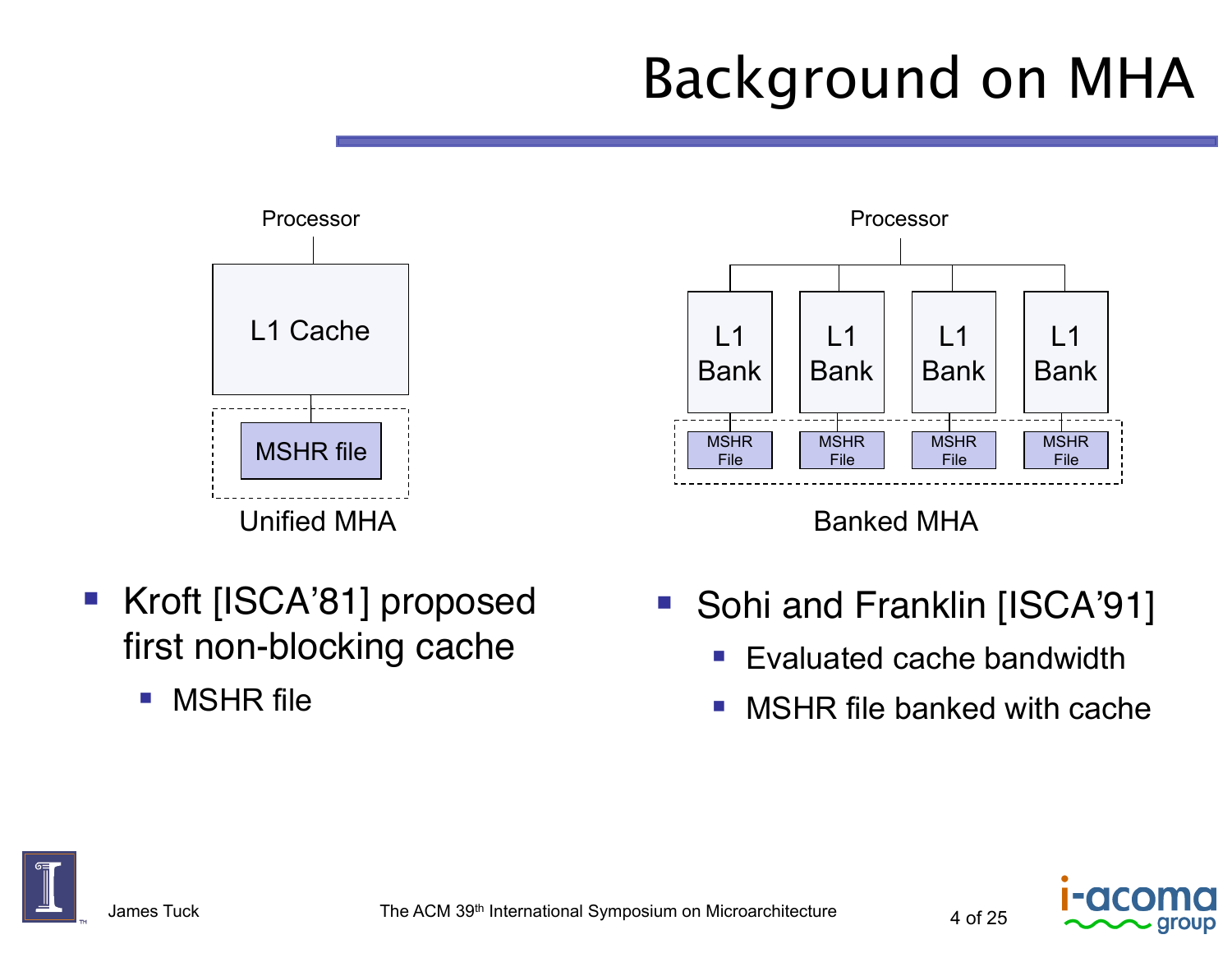## Motivation

- MHAs must support many more misses
- Brute force approach will not do



Centralized design has low bandwidth Banking may cause access imbalance

(and lockup) or inefficient area usage



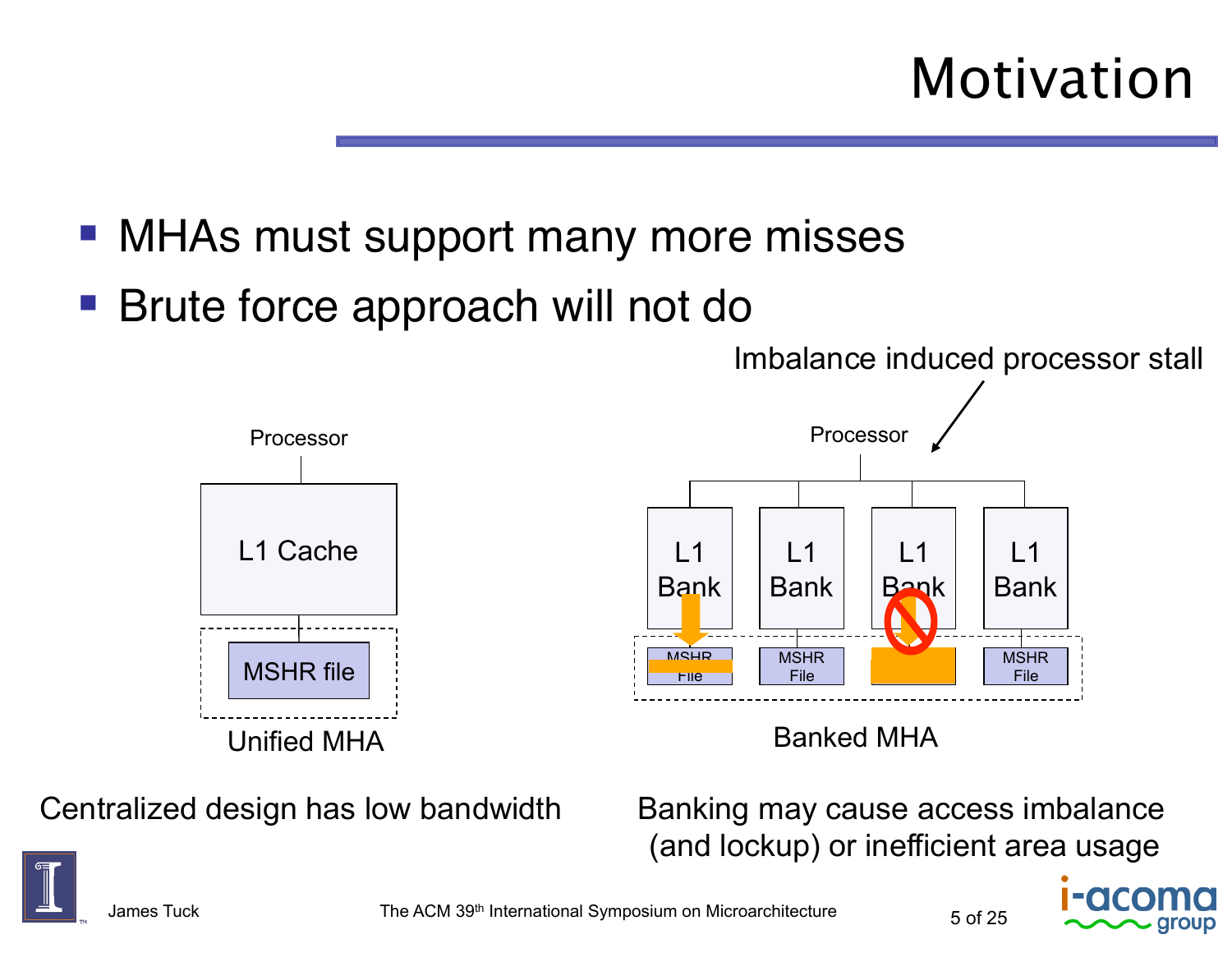# Proposal: Hierarchical MHA



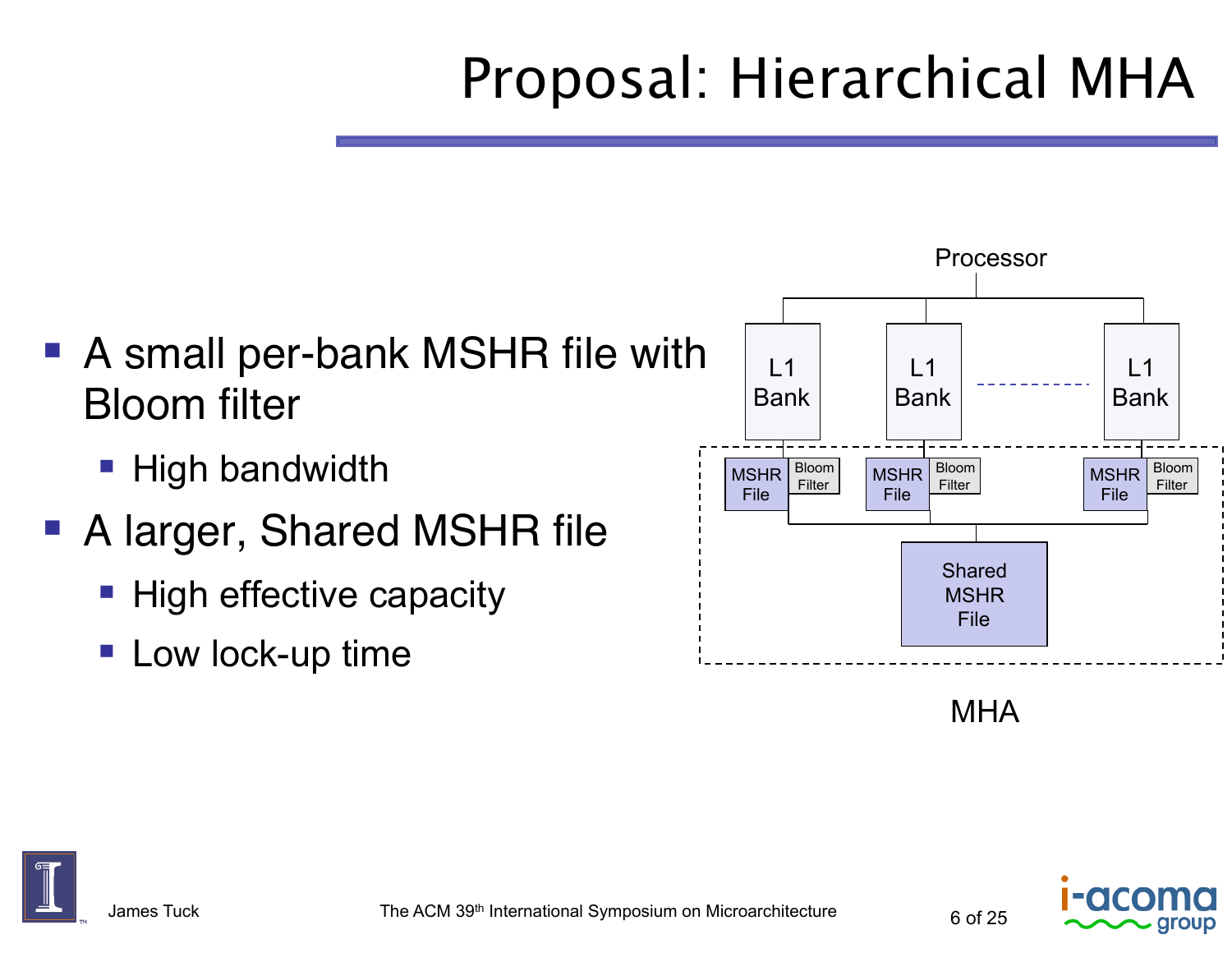- Show that state-of-the-art designs are a significant bottleneck
- Propose a Hierarchical MHA to meet high MLP demands
- Thoroughly evaluate on Checkpointed processors with SMT and show
	- Over state-of-the-art, avg. speed-ups of 32% to 95%
	- Over large Unified design, avg. speed-ups of 1% to 18%
	- Performs close to unlimited size MHA



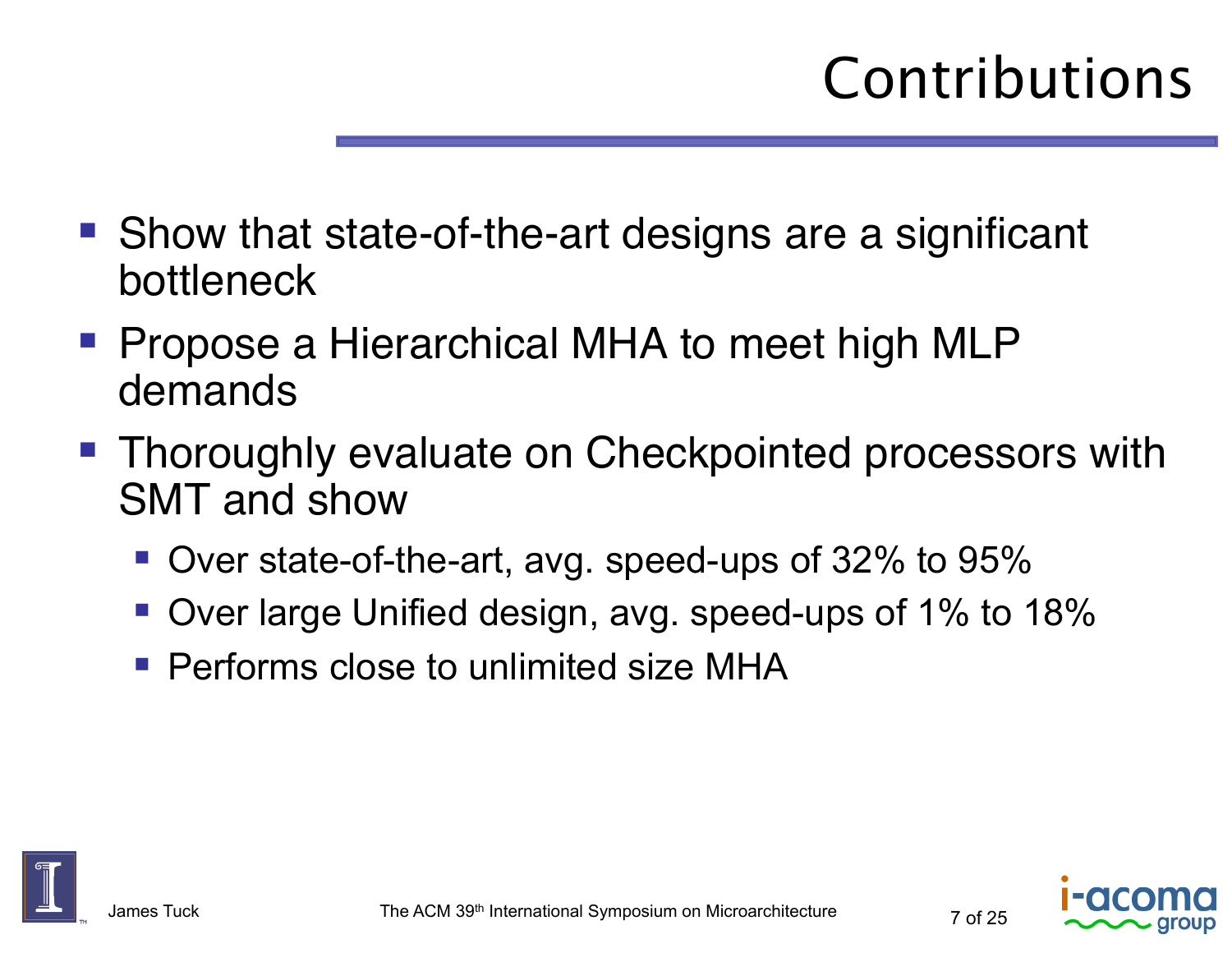# Why not reuse load/store queue state?

- High MLP: need state in LSQ and in MHA
- Could simplify MHA by leveraging complex LSQ
	- Allocate MSHR on primary miss
	- Keep all secondary miss state in LSQ
- Disadvantage of leveraging LSQ
	- Induces additional global searches in the LSQ from the cache side
		- Searches would use MSHR ID or line address---not word address
	- Some checkpointed microarchitectures speculatively retire instructions and discard LSQ state
	- LSQ is timing critical: better not put restrictions on it

 We keep primary and secondary miss info in MHA and rely on no specific LSQ design



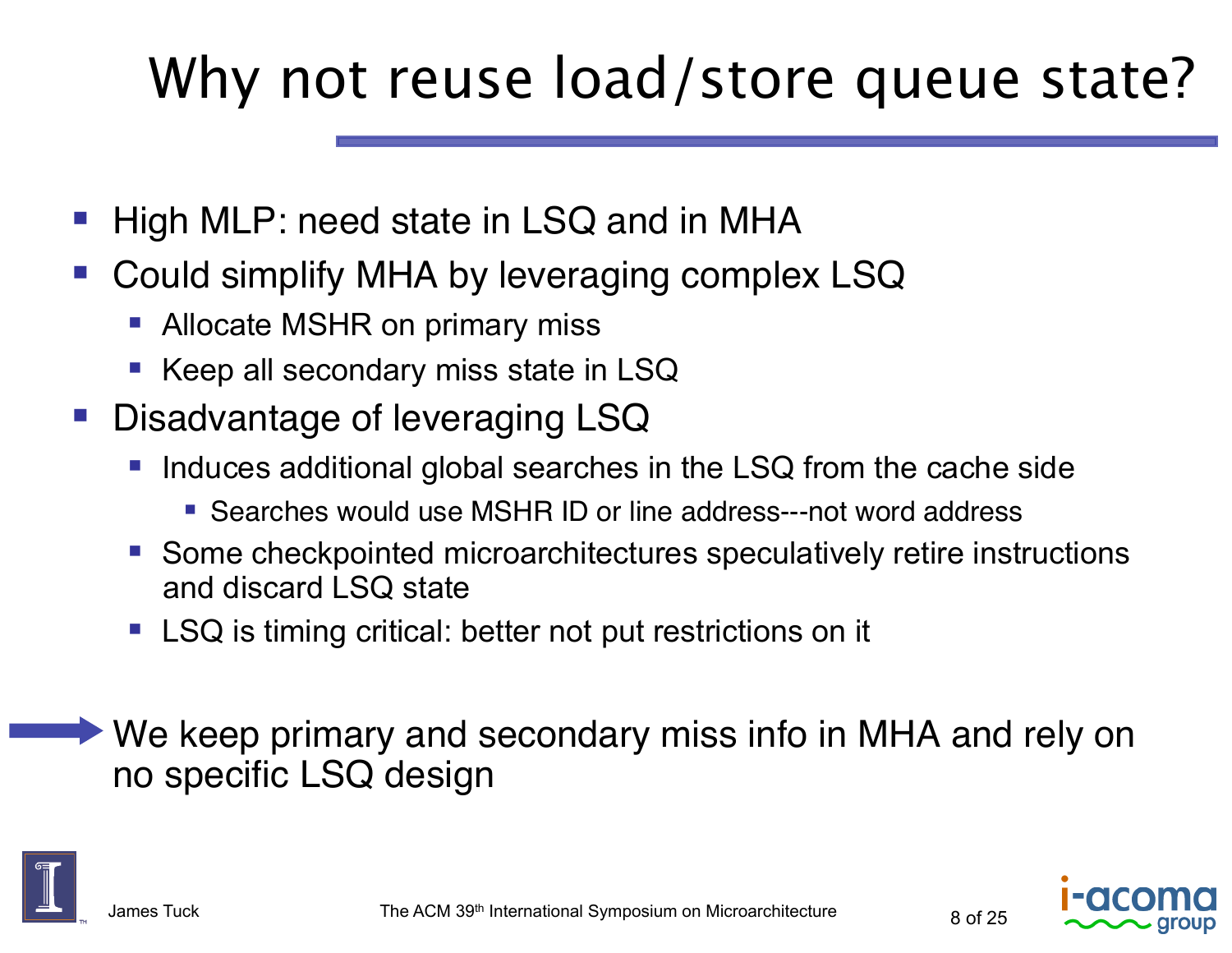# **Outline**

- **Requirements of new MHAs**
- **Hierarchical MHA**
- **Experimental setup and evaluation**



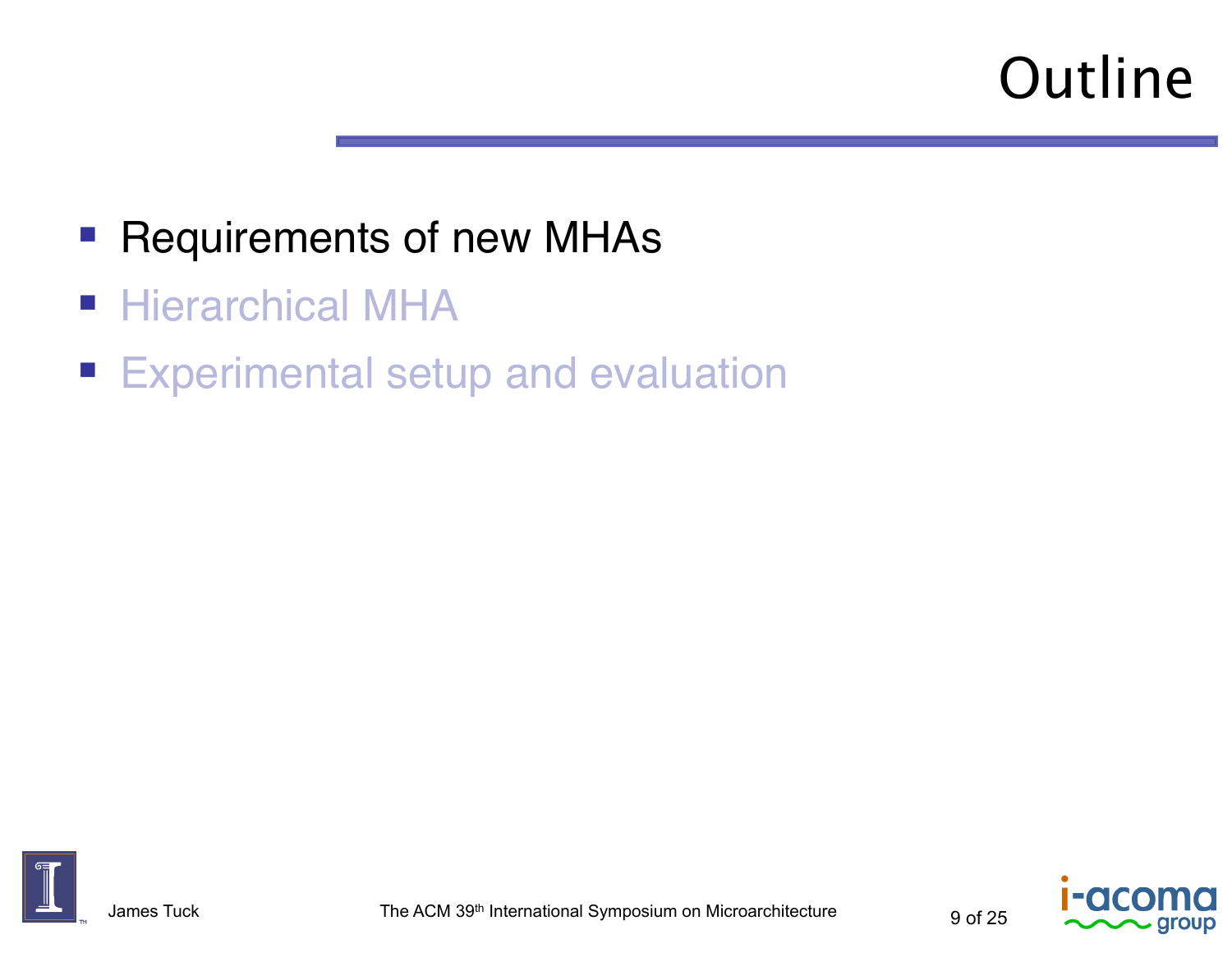## Requirements for the new MHAs

#### High capacity





-CINT Conventional .....CFP Conventional ---Mix Conventional -CINT Checkpointed .....CFP Checkpointed --- Mix Checkpointed

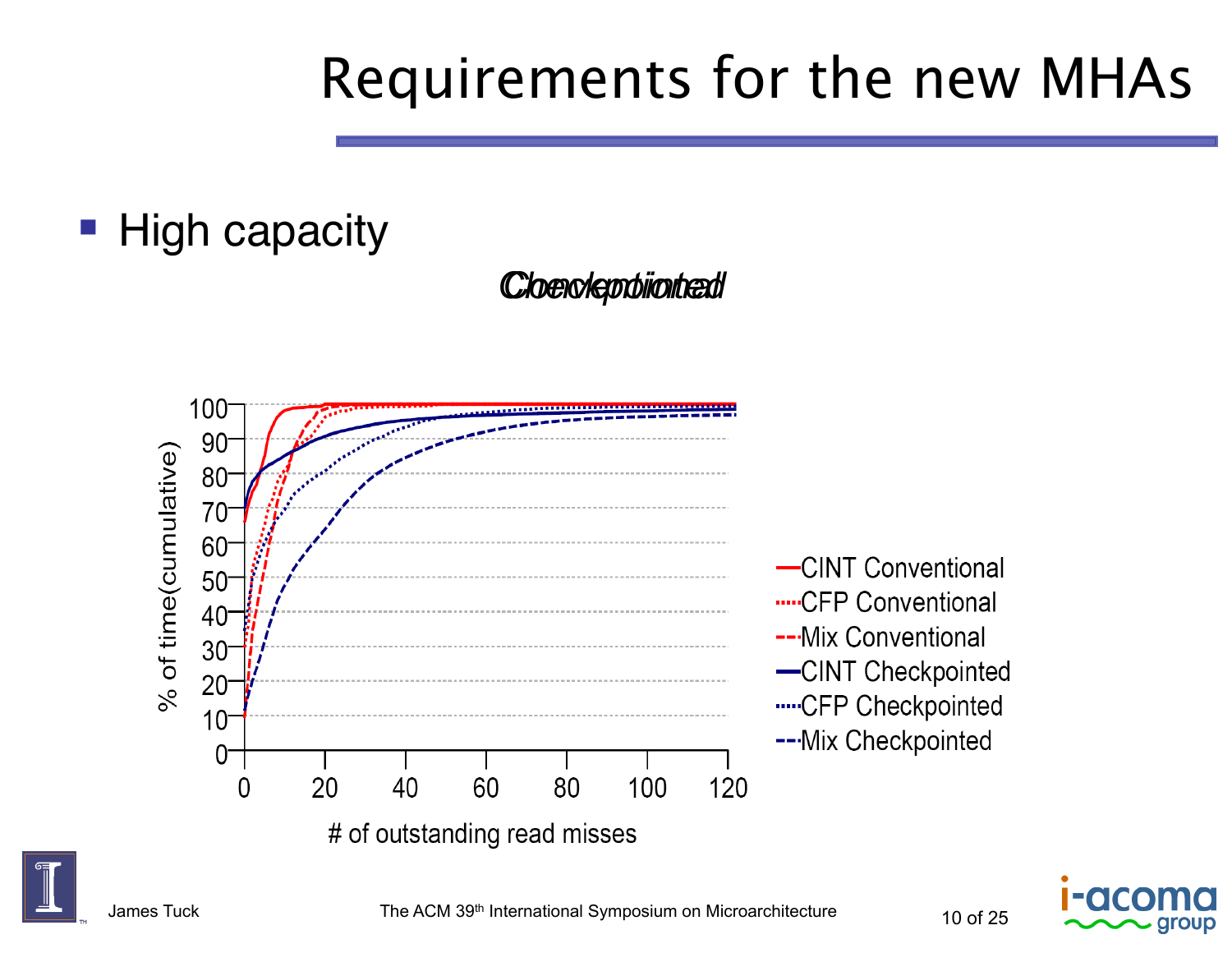# Requirements for the new MHAs

- **High capacity**
- **High bandwidth** 
	- Average increase of 30%



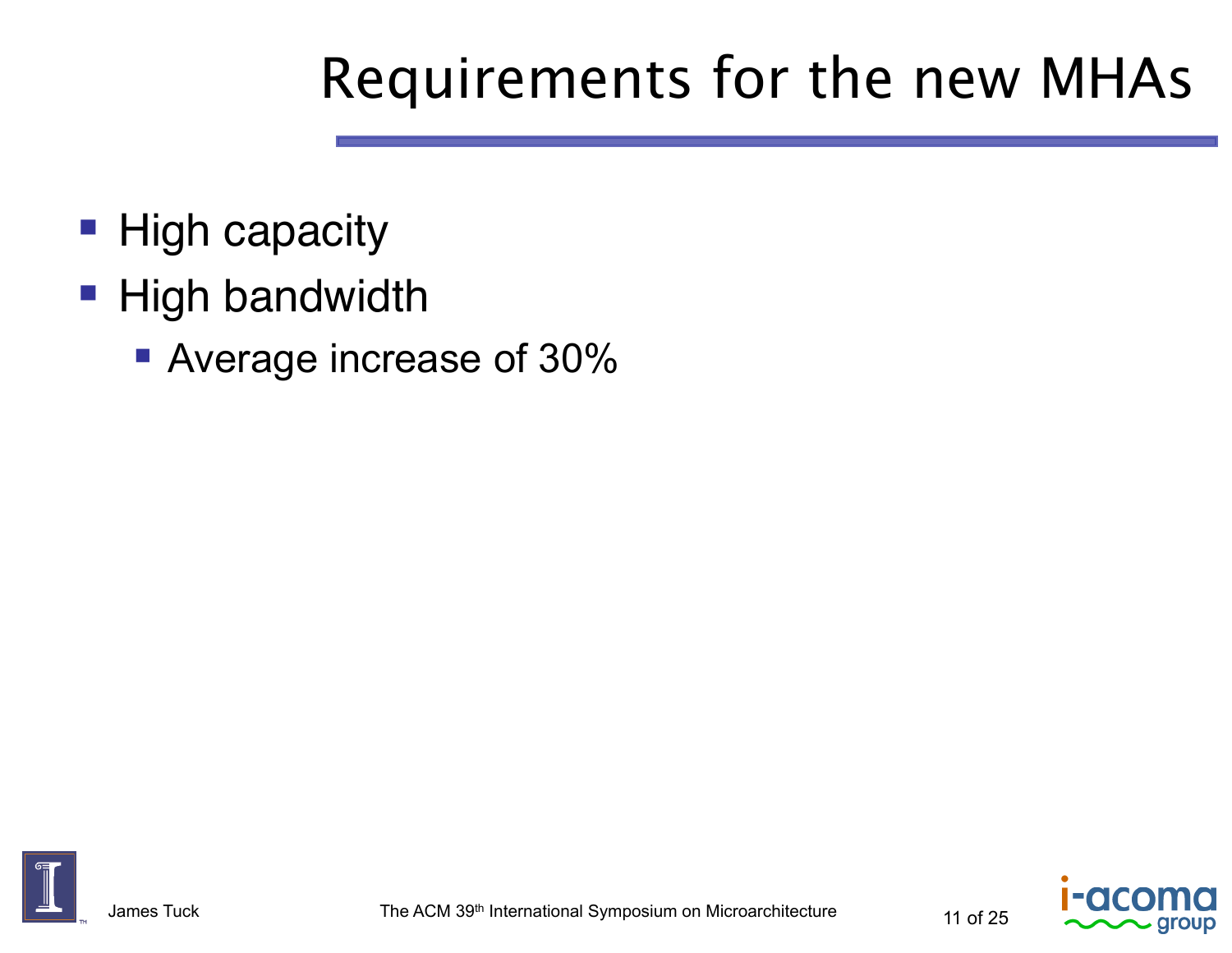# Requirements for the new MHAs

- **High capacity**
- High bandwidth
	- **Average increase of 30%**
- Banked MHAs may suffer from access imbalance **lockups** 
	- From 15% to 23% slow down
- Need many entries and subentries
	- 32 Entries (primary misses)
	- 16 to 32 subentries (secondary misses)



These are our design goals



James Tuck  $\rm _{12\,GHz}$  The ACM 39<sup>th</sup> International Symposium on Microarchitecture  $\rm _{12\,of\,25}$ 

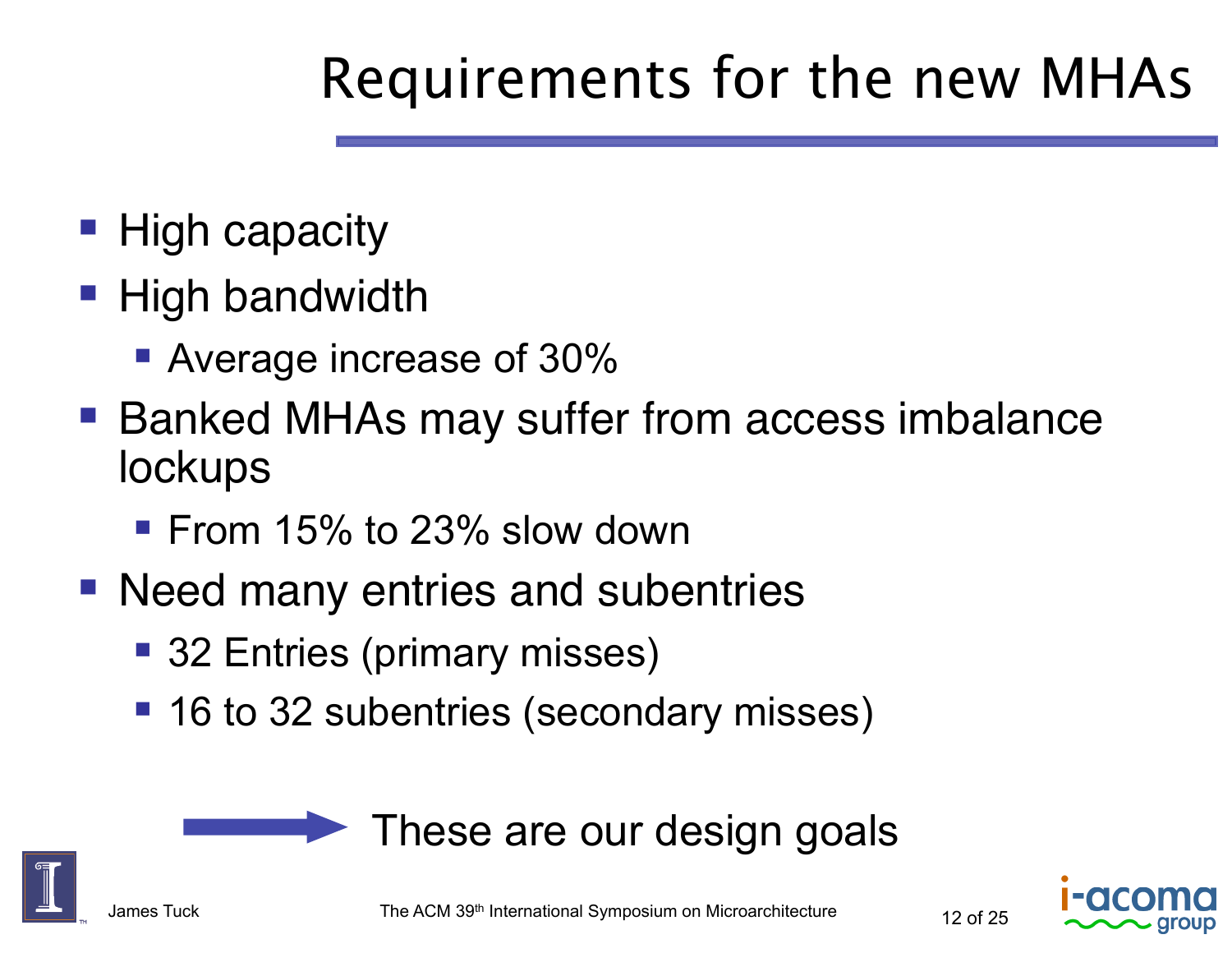# **Outline**

- **Requirements of new MHAs**
- Hierarchical MHA
- **Experimental setup and evaluation**





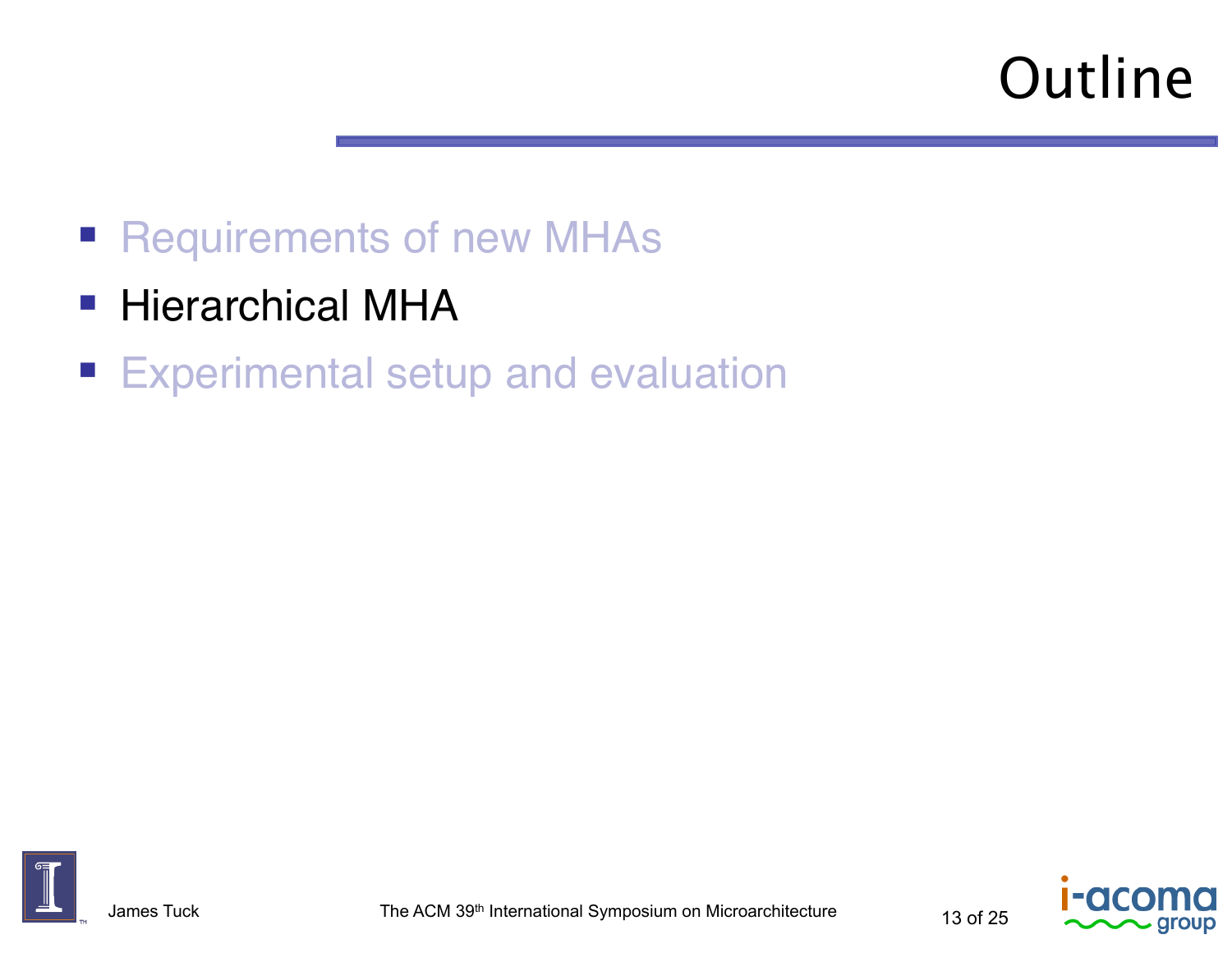# Hierarchical MHA

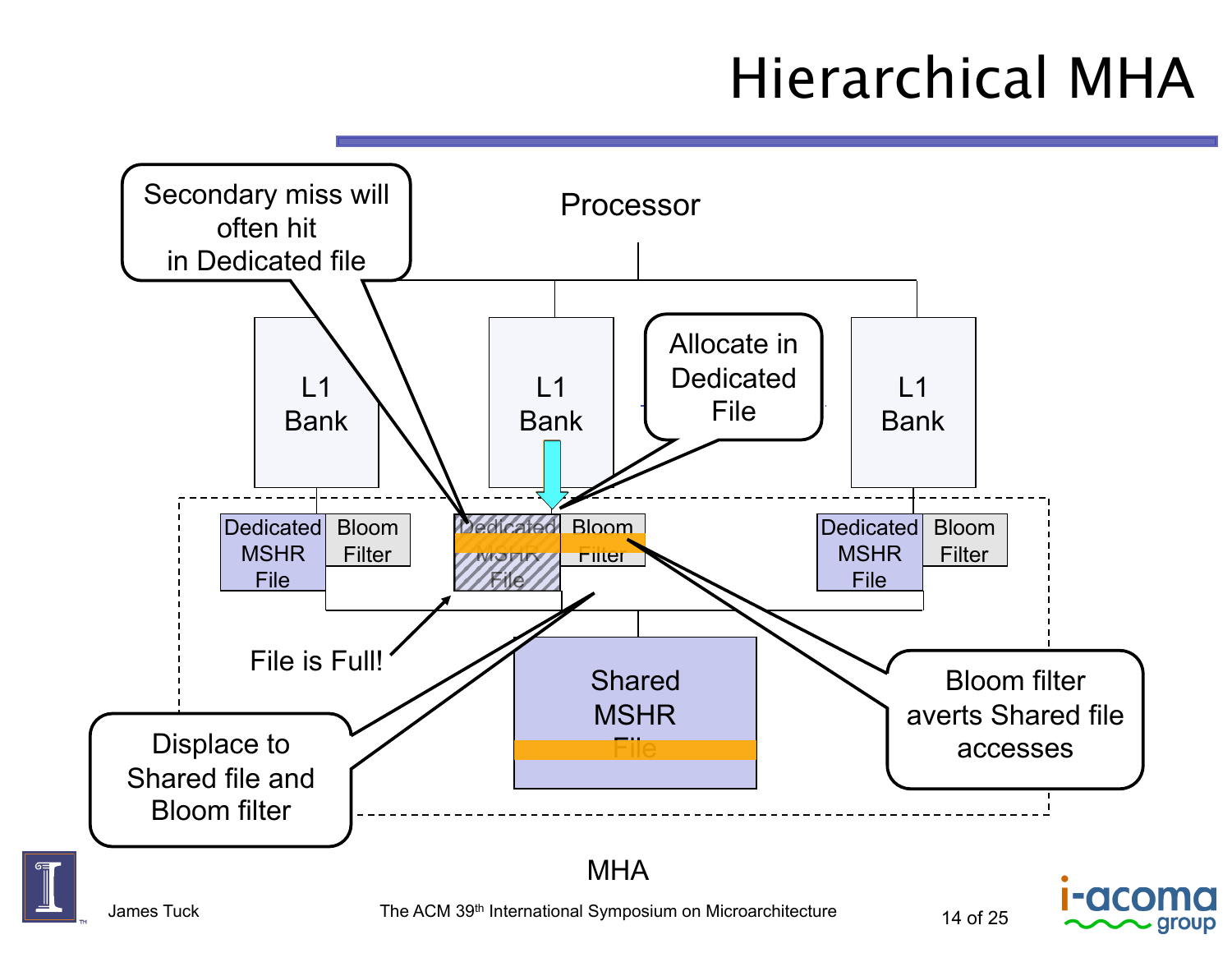# Hierarchical meets design goals

- Infrequent L1 lock-up while using MHA area efficiently
	- **Use Shared file for** displacements
- High bandwidth
	- Per-bank Dedicated file
	- **Allocate in Dedicated file** 
		- **Locality ensures it is in the** Dedicated file
	- **Bloom filter for Shared file** 
		- Averts most **useless** accesses to Shared file
		- **Prevents a bottleneck at the** Shared file





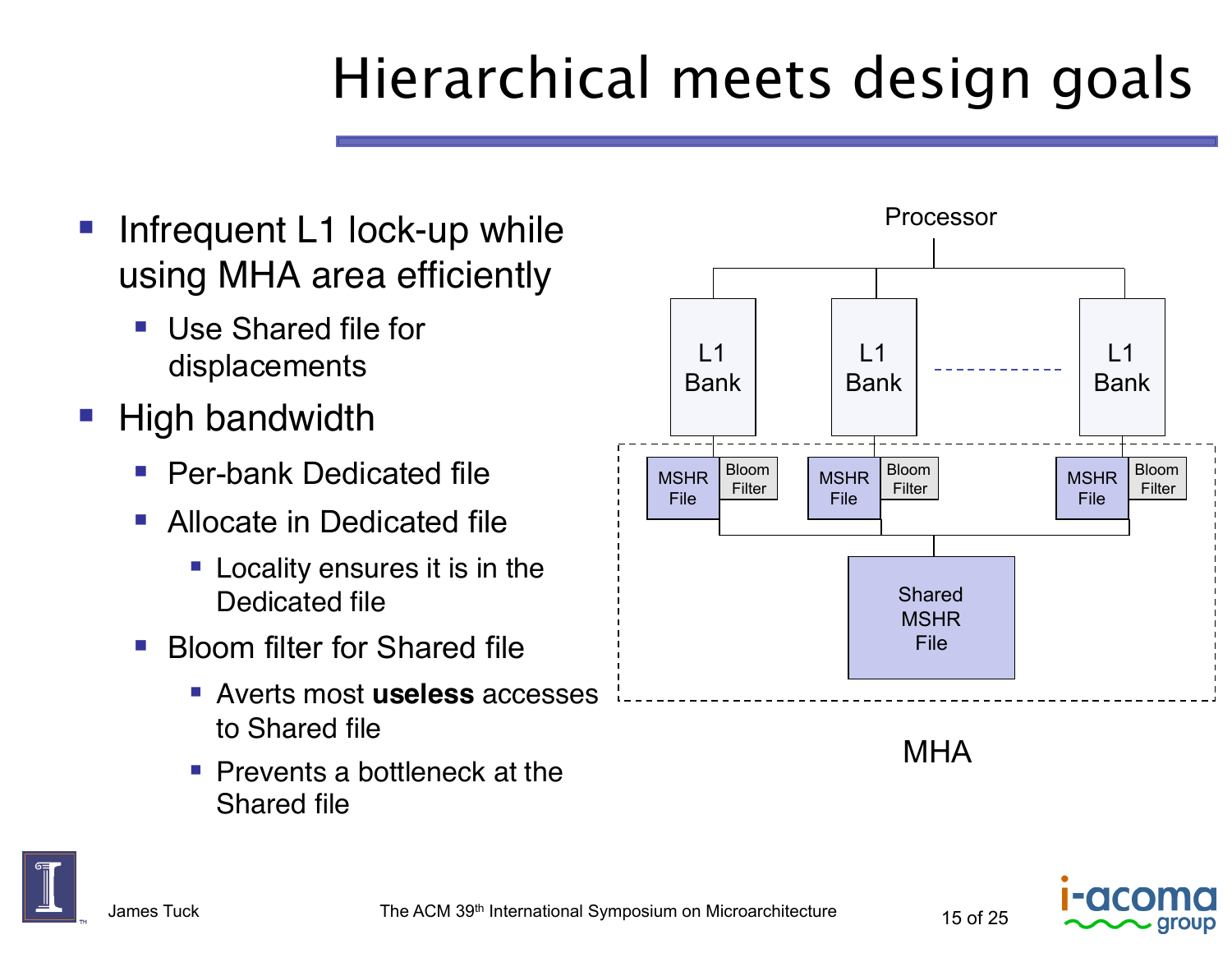# Overall organization and timing

- Dedicated file
	- Small and fully pipelined
	- Few entries and subentries
- Per bank Bloom filter
	- Accessed in parallel with Dedicated file
	- No false negatives
- Shared file
	- Highly associative and unpipelined
	- Contains many entries and subentries



MHA



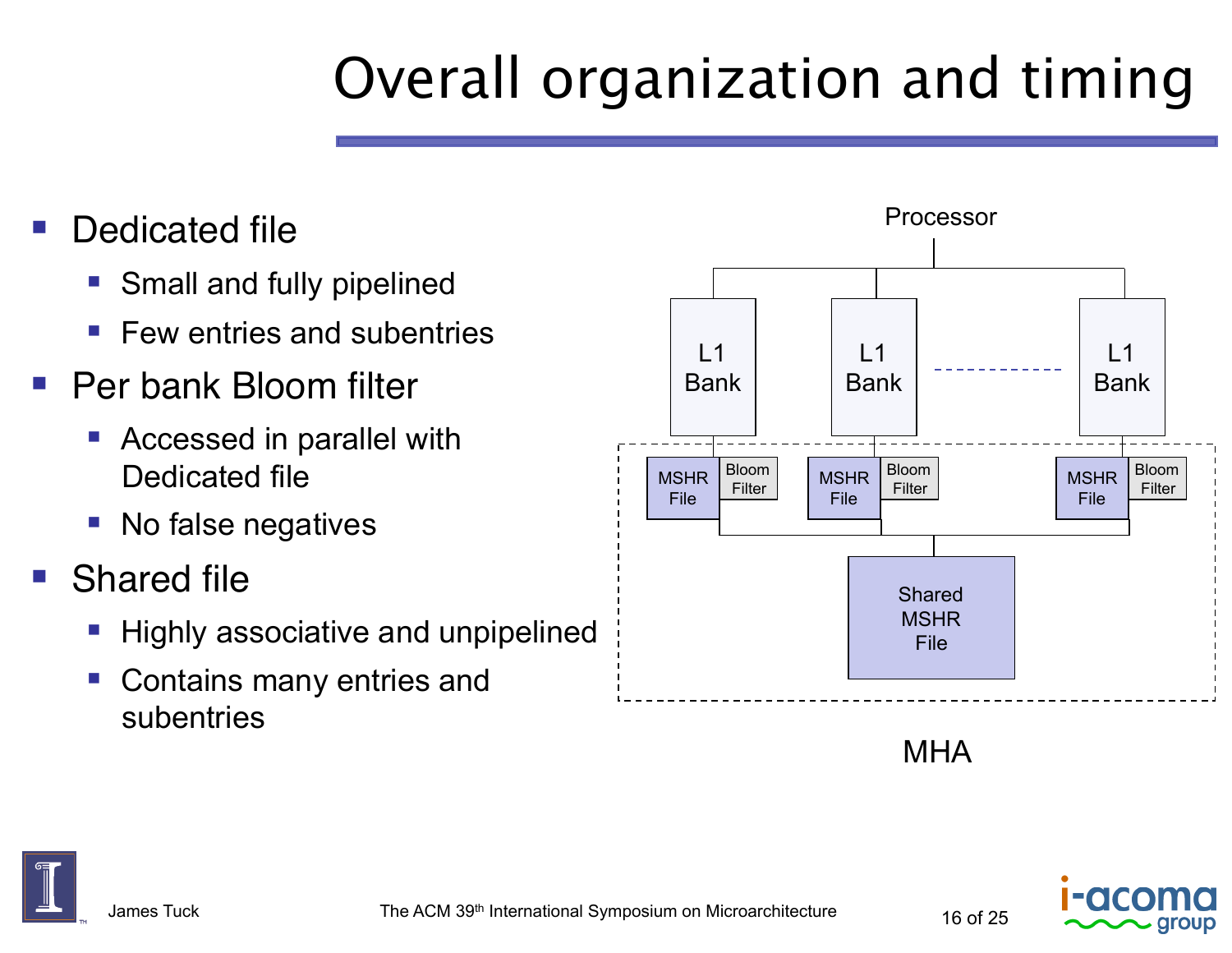# **Outline**

- Requirements of new MHAs
- **Hierarchical MHA**
- **Experimental setup and evaluation**



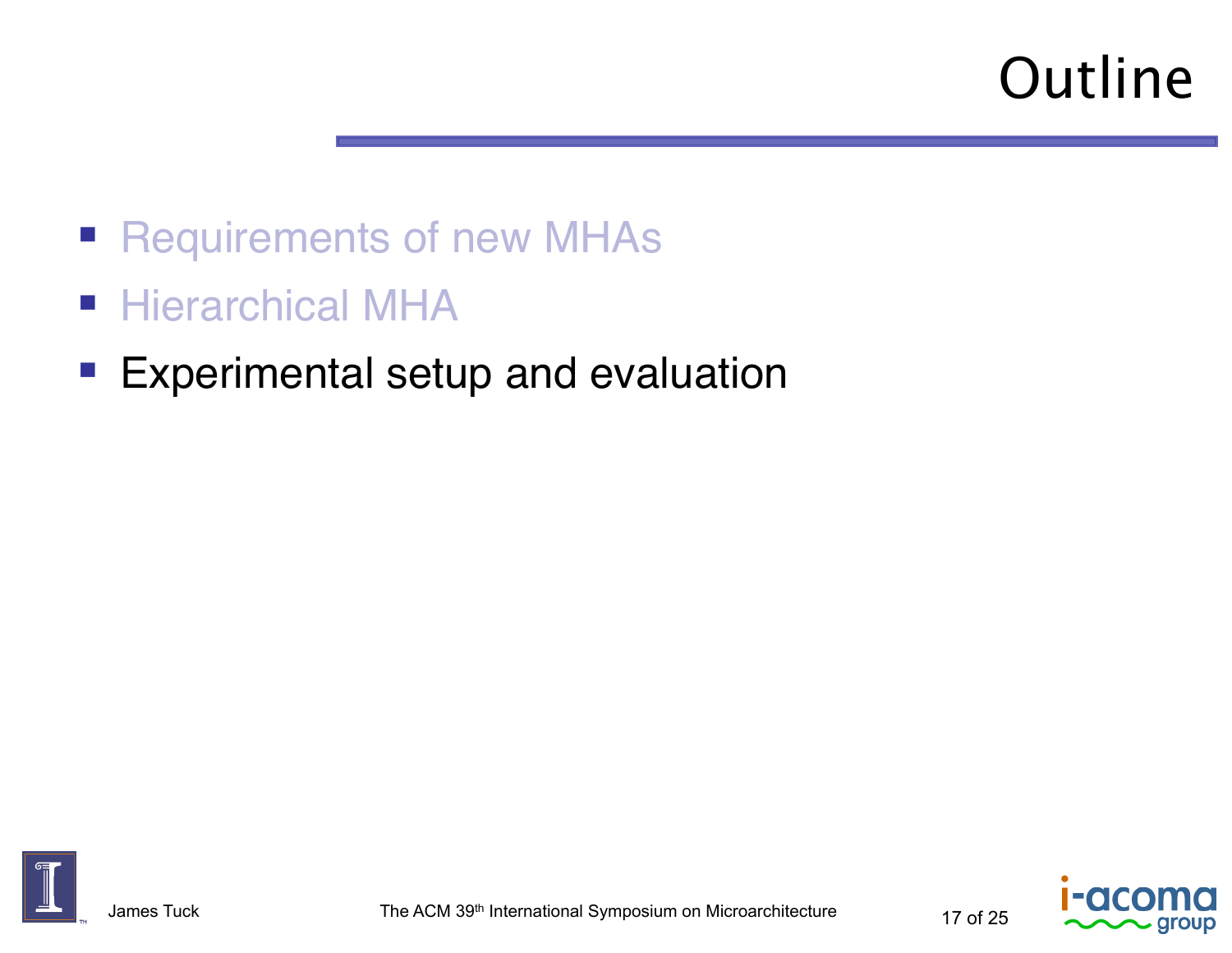# Experimental setup

- 5 GHz processor
- 5-issue, SMT with 2 contexts
	- *Conventional*
	- *Checkpointed*
	- *LargeWindow* (2K entry ROB)
- 32 KB L1 Data Cache
	- 8 banks, 2-way, 64B line, 3 cycle access, 1 port
- **Memory bus bandwidth: 15 GB/s**
- Workloads: CINT, CFP, Mix
- SESC simulator (sesc.sourceforge.net)



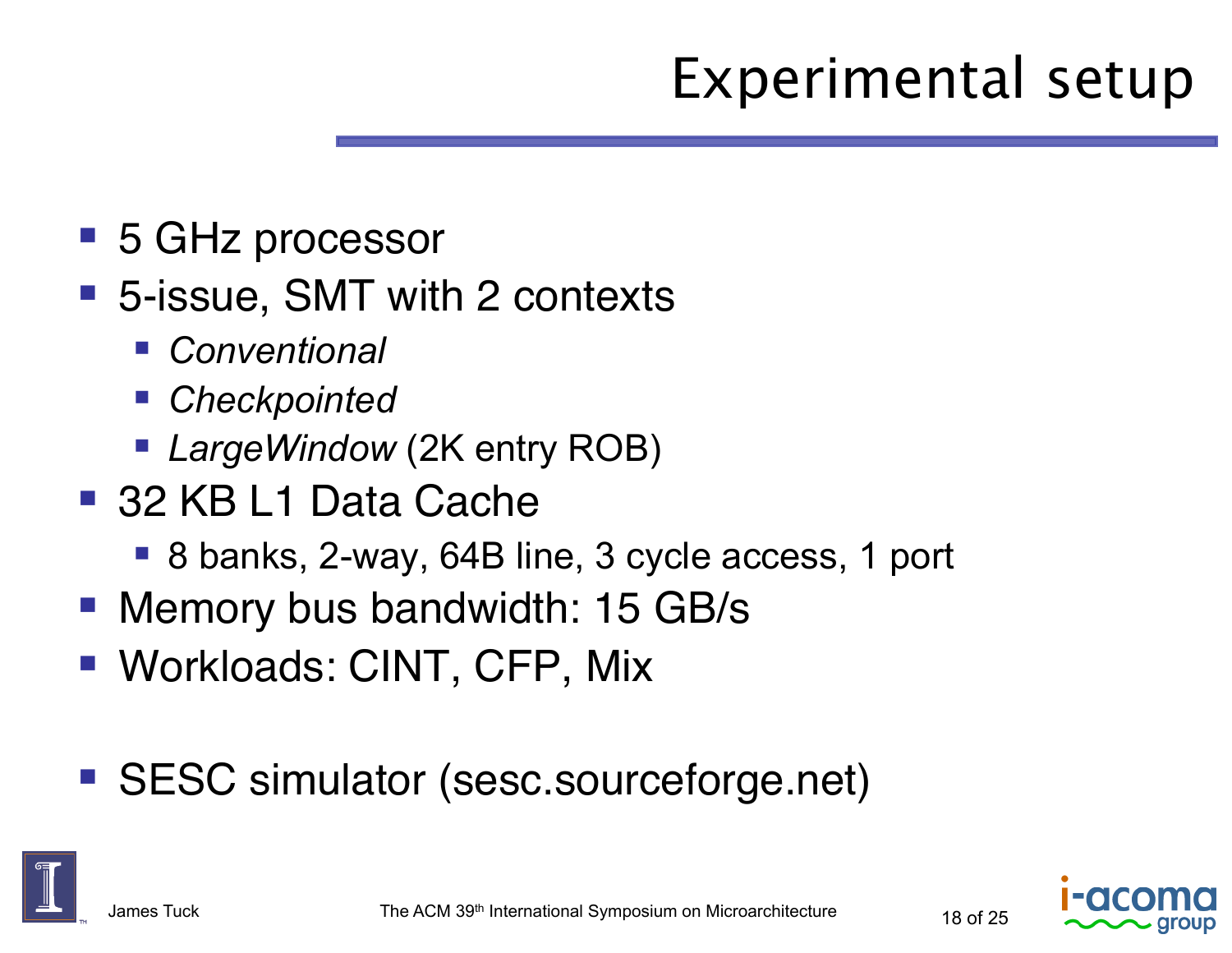### Compare MHAs with the same area

- 8%, 15%, and 25% of L1 cache area
	- Area estimated using CACTI 4.1
	- MSHR structures are fully associative
- Unified, Banked, and Hierarchical at each area
- Current: 8 misses like Pentium 4

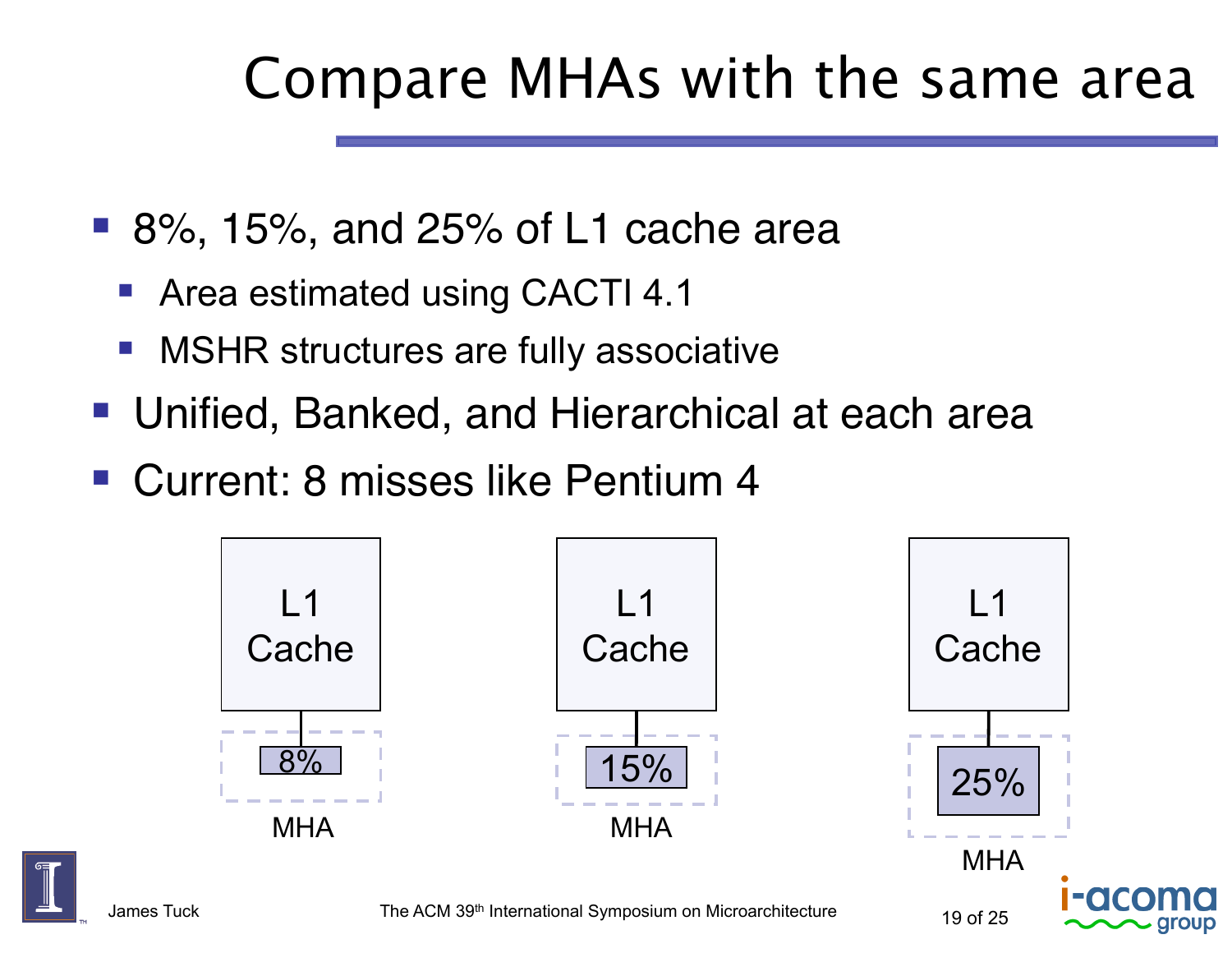# Performance at 15% area for Checkpointed

- Current is much worse
- Hierarchical is better than Unified and Banked
	- **1** 1 to 18% over Unified
	- 10 to 21% over Banked
- **Hierarchical is very** close to Unlimited





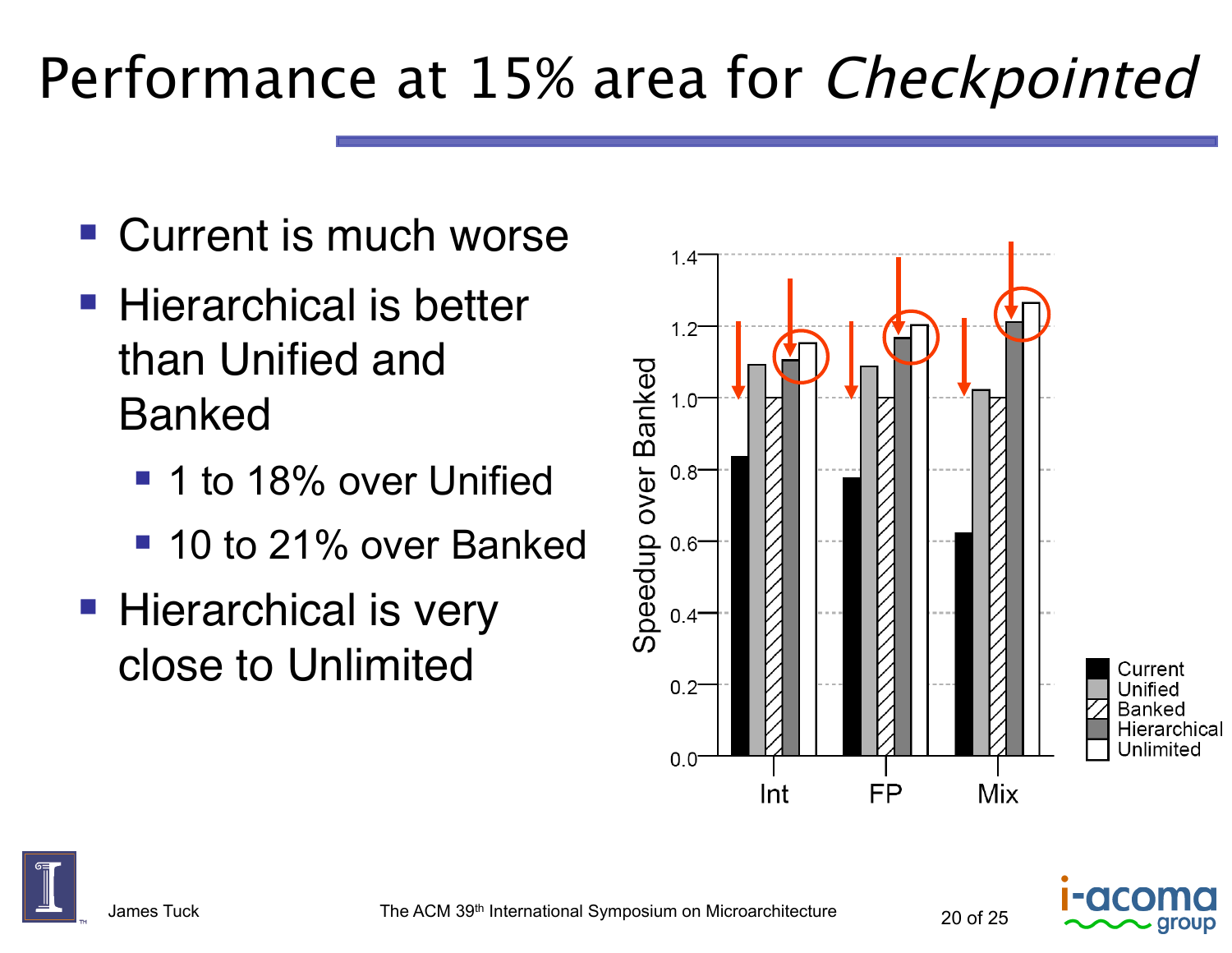# Performance at 15% area for other processors

- *Conventional*
	- **Less gain across the board**
- *LargeWindow*
	- Current bottlenecks the processor
	- **Hierarchical outperforms the** rest



 Other architectures can leverage this design

*Conventional LargeWindow* 



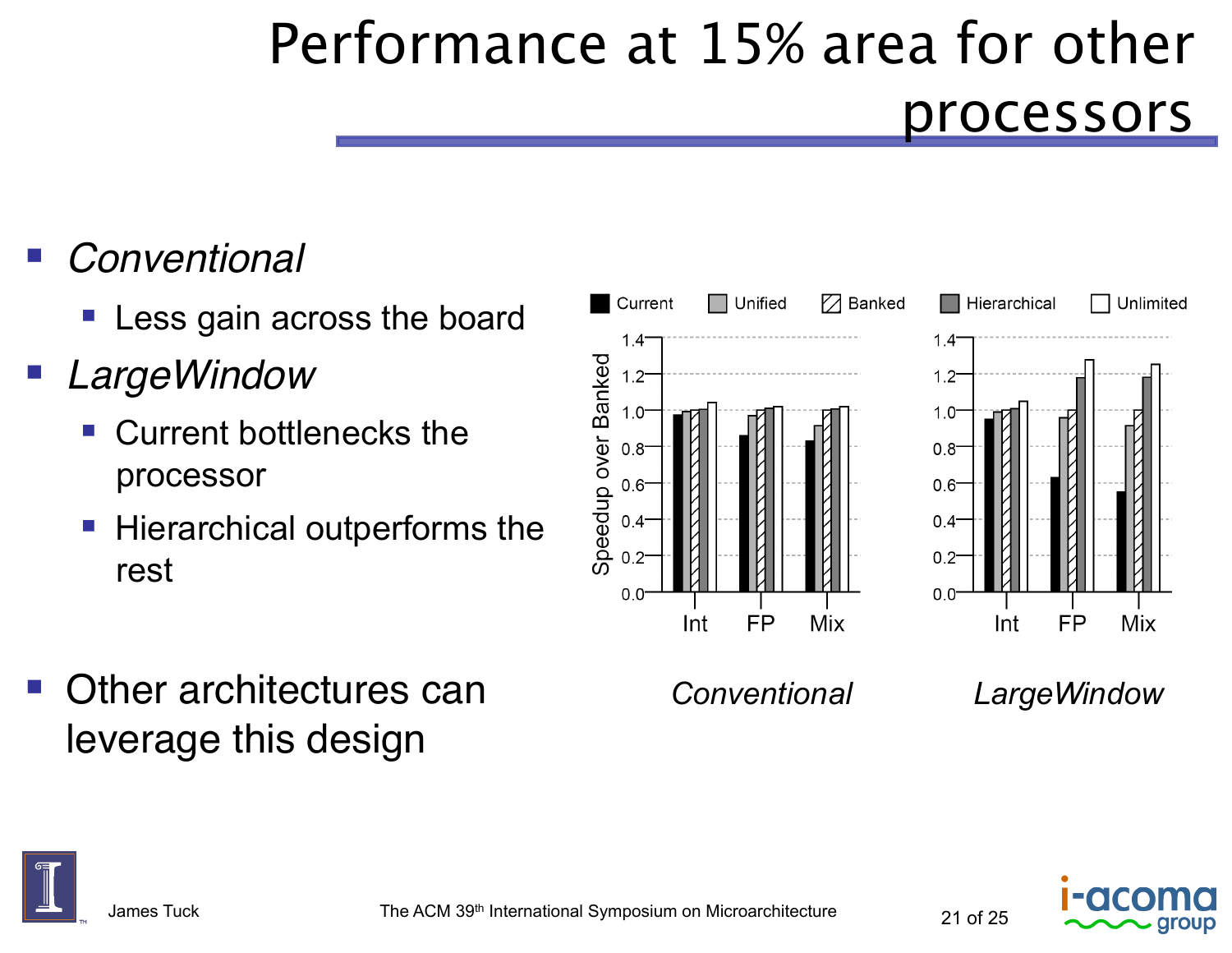# Performance at different area points

#### Speedup over Banked-15%



- *Checkpointed* running Mixes
- Unified saturates at 15%
- Banked continues to increase as it scales up
- **Hierarchical is most efficient** for these areas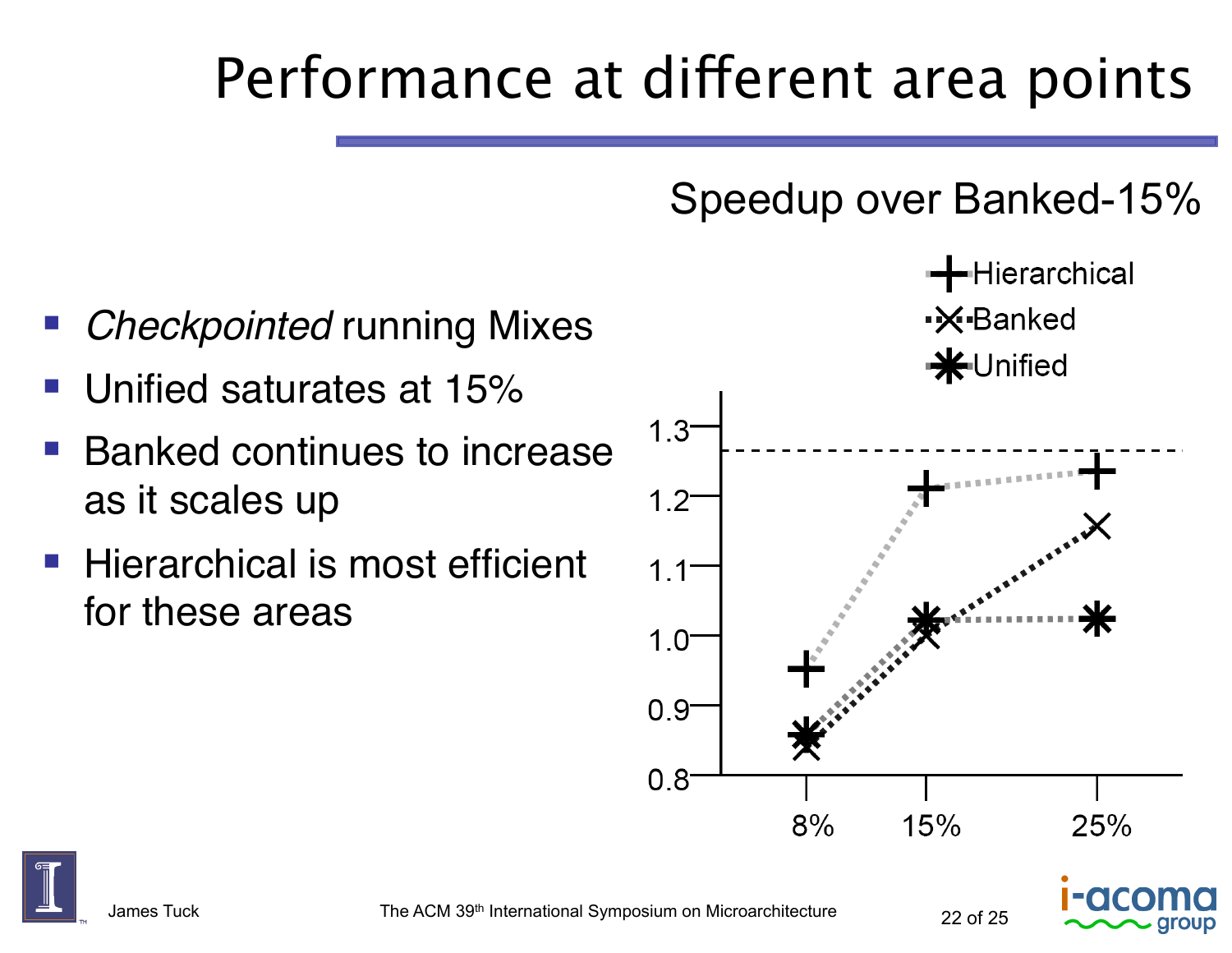# Characterization

- Bloom filter averts majority of Shared file accesses
	- On average, from 89% to 95%
- Most secondary misses hit in the Dedicated file
- Reasons for displacing an entry from Dedicated
	- No free subentries: 18% to 40%
	- No free entries: 60% to 82%



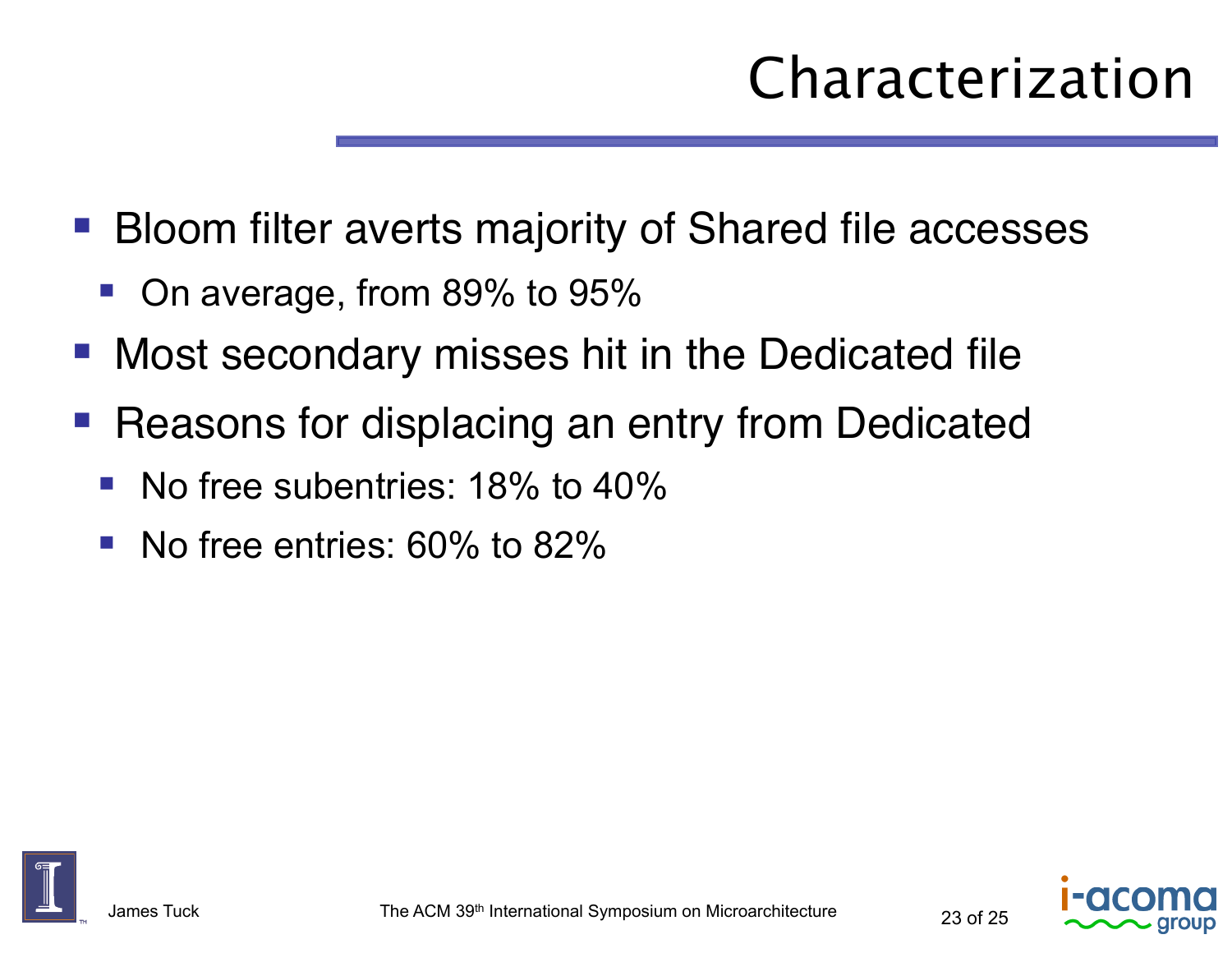# Conclusions

- State-of-the-art MHA designs are a large bottleneck
	- Hierarchical speeds-up 32% to 95% over state-of-the-art
- Brute force Unified & Banked designs are suboptimal
	- Hierarchical speeds-up 1% to 18% over Unified
	- Hierarchical speeds-up 10% to 21% over Banked
- Hierarchical performs best over a range of areas
- Additional complexity of Hierarchical is reasonable